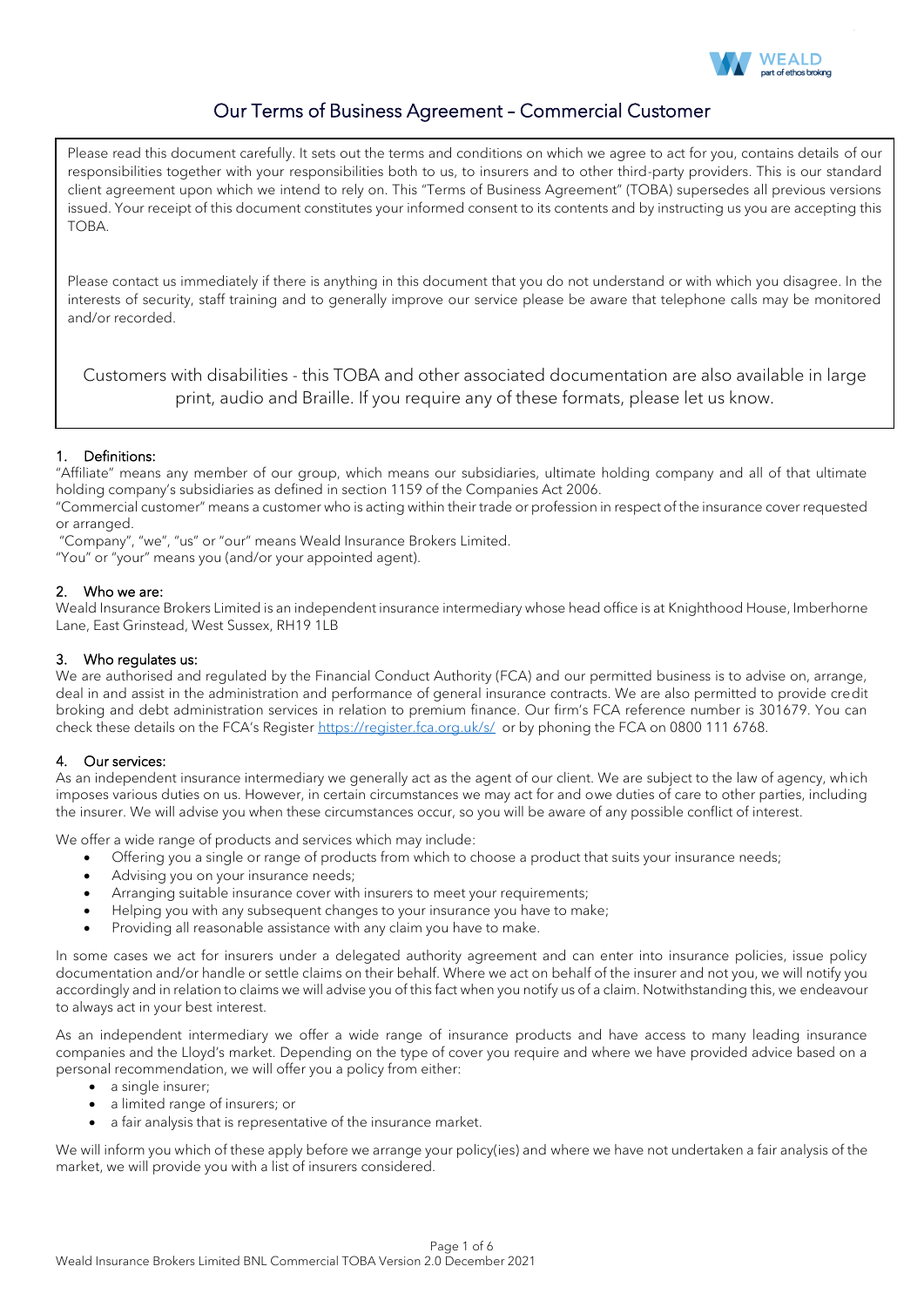

Before the insurance contract is concluded and after we have assessed your demands and needs, we will provide you with advice and make a personal recommendation, unless we advise otherwise. This will include sufficient information to enable you to make an informed decision about the policy that we have recommended, together with a quotation which will itemise any fees that are payable in addition to the premium. This documentation will also include a statement of your demands and needs. You should read this carefully as it will explain the reasons for making the recommendation we have made.

We may offer you a policy which is provided by an Affiliate in order to access specialist products and we will tell you if this is the case. We have a conflict of interest policy in place to identify and manage any conflicts that may arise in the placement of your business.

## 5. Remuneration and fees

In most cases we are paid a commission from the insurer, however in some cases we may charge you a fee instead, or a combination of both. If we charge a fee instead of commission or a fee and commission, we will confirm this to you in writing at the time of incepting or renewing your policy. Where we charge you a fee this is not liable for insurance premium tax or value added tax (insurance is a VAT exempt industry). There may be occasions when we need to charge an additional fee, for example any changes to the risk that require significant further advice, arrangement of additional cover or substantial assistance provided in any large or complex claims.

We will also charge an administration fee of £50 per policy for arranging a policy, £50 per policy for renewing a policy and £25 per mid-term adjustment made on any policy or mid-term cancellation. In addition, if you make a change or cancel your policy midterm which results in a return premium, we will retain all fees and any commission to cover our administration and advisory services. We will advise you of the amount of any charge before you become liable to paying it.

In addition to your fee and/or insurer commission some insurers may make additional payments to us reflecting the size and/or profitability of our account with them and/or in respect of work we undertake on their behalf.

You are entitled, at any time, to request information regarding any commission which we may have received when placing your insurance business.

## 6. Duty of fair representation

You must be sure that the information you have given to us to pass on to the insurers is a "fair presentation" of the risk. This means that you must have clearly disclosed every material circumstance which you, your senior management, or persons responsible for arranging your insurance knows or ought to know following a reasonable search. A material circumstance is one which may influence an insurers' judgement over whether to take the risk, and if so on what terms. If you are in doubt as to whether a circumstance is material then you should disclose it.

Furthermore, you must inform us if any of the information provided to us has changed. If it has, then you must tell us about the changes before we arrange cover. Your duty to notify material changes in the risk applies when you purchase an insurance policy, throughout the life of the policy and when you renew that policy.

Please note that failure to disclose a material circumstance may entitle an insurer to impose different terms on your cover or reduce the amount of a claim payable. In some cases your cover could be invalidated, which would mean that a claim would not be paid.

# 7. Quotations

Unless otherwise agreed any quotation given will normally remain valid for a period of 30 days from the date it is provided to you. We reserve the right to withdraw or amend a quotation in certain circumstances, for example, where the insurer has altered their premium / terms for the insurance since the quotation was given, where there has been a change in the original risk information / material circumstances disclosed or if a claim / incident has occurred since the terms were offered.

#### 8. Renewals

You will be provided with renewal terms in good time before expiry of the policy, or notified that renewal is not being invited. Unless you advise otherwise renewals are invited on the basis that there have been no changes in the risk or cover required, other than those specifically notified to us or your insurers (see section on "Duty of fair presentation").

It is very important that you check the information provided at renewal to confirm it remains accurate and complete. If any of the information is incorrect or if your circumstances have changed you should contact us immediately so we can update your details.

#### 9. Mid-term transferred business

When we are appointed to service insurance policies other than at their inception or renewal and which were originally arranged via another party, we shall not be liable during the current insurance period for any loss arising from any errors or omissions or gaps in your insurance cover or advice not supplied by us. Should you have any concerns in respect of a policy, which has been transferred to us, or if you require an immediate review of your insurance arrangements, you must notify us immediately. Otherwise we shall review your insurance arrangements and advise accordingly as each policy falls due for renewal.

# 10. Claims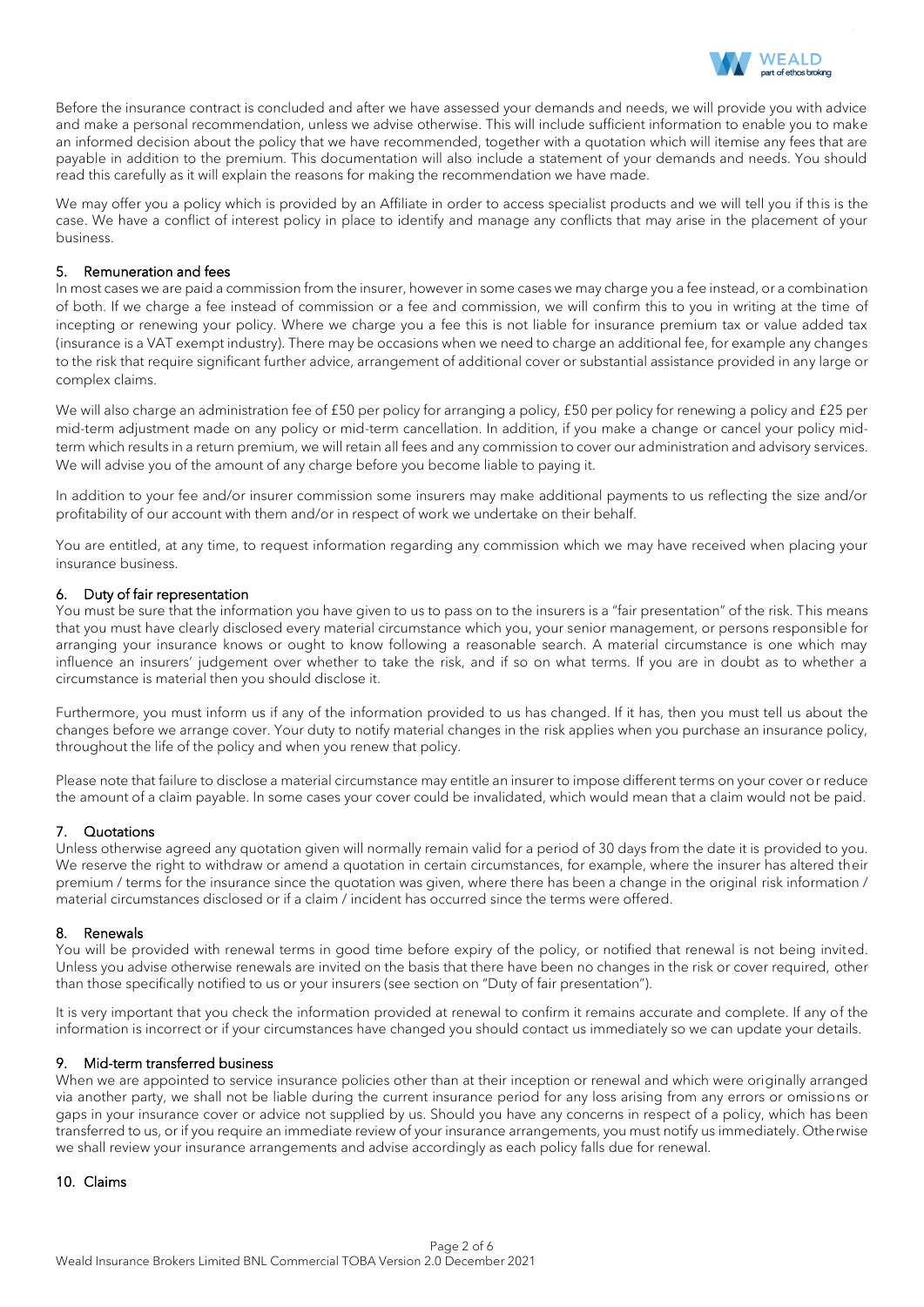

You must notify any claim or circumstance that may or could give rise to a claim under your policy in accordance with the conditions of your policy. Failure to notify insurers promptly may entitle them to deny your claim. You should not admit liability or agree to any course of action, other than emergency measures carried out to minimise the loss, or in the interest of health and safety, until you have obtained agreement from your insurer. When you notify us of a claim you should provide us with details of all material facts concerning the claim.

Your policy documentation will describe in detail the procedures and conditions in connection with making a claim. Where appropriate, and as set out in your policy document, we will provide you with assistance in submitting a claim and in seeking to obtain reimbursement for you. We will transmit claims payments to you as soon as possible after they have been received on your behalf. However, in the event that an insurer becomes insolvent or delays making settlement of a claim, we do not accept liability for any unpaid amounts. Where we act for the insurer in relation to a claim we will advise you of this when you notify us of the claim.

## 11. Cancellation clause

Your insurance contract may include a cancellation clause giving you the right to cancel your policy. If you decide to cancel your policy in accordance with any timeframes stipulated in your policy, and subject to not having made or intimated a claim, you may be entitled to a refund of premium paid. Please note our commission and, where appropriate fees, are fully earned from the date the policy commences and will not be refundable. If you fail to pay your premium to us by the due date, we reserve the right to instruct insurers to cancel your policy.

#### 12. Product documentation

You should review the policy documents carefully to ensure they accurately reflect the cover, conditions, limits and other terms that you require. Particular attention should be paid to policy conditions and warranties as failure to comply with these could invalidate your policy. Claims can arise, under certain types of insurance contract, long after the expiry of the policy. It is therefore important that you retain and keep safely all documents associated with your policy.

## 13. Premium

Once your contract of insurance has been concluded, we will send you an invoice (also referred to as a debit note). You must pay the premium due in accordance with payment dates specified in the invoice. Failure to meet the payment date may lead insurers to cancel your policy. No payment shall be deemed to have been received until we have received cleared funds. Where insurers have specified that the premium must be received by a certain date, failure to comply can result in automatic termination of your insurance contract.

We shall be entitled (but not obliged) without providing notice to you to set off amounts due to us from you, against any amounts which we may receive on your behalf i.e. claims moneys, refunded premiums and other sums.

#### 14. Premium finance

In arranging premium finance, we act as a credit broker to provide you with a premium finance facility which is designed solely for the purposes of facilitating a loan for repayment of insurance premiums. We will only provide you with information about this payment option on a non-advised basis from which you will need to make your own decision as to the suitability of this facility and whether you wish to proceed. Where we arrange premium finance on your behalf we are remunerated for our assistance in putting this financing in place. We can provide details of our remuneration on request.

When arranging premium finance your premium finance provider may undertake an enquiry with credit reference agencies who will add details of the search and the application to their record about you, whether or not the application proceeds. Further details will be provided when an application for finance is made. Insurers own credit facilities may also be available if appropriate.

Where you pay your premium by instalments and use a premium finance provider, if any direct debit or other payment due in respect of the credit agreement you enter into to pay insurance premiums is not met when presented for payment or if you end the credit agreement we will be informed of such events by your premium finance provider. If you do not make other arrangements with us or your premium finance provider to pay the insurance premiums you acknowledge and agree that we may, at any time after being so informed, instruct on your behalf the relevant insurer to cancel the insurance (or, if this occurs shortly after the start or renewal of the insurance, to notify the insurer that the policy has not been taken up) and to collect any refund of premiums which may be made by the insurer. If any money is owed to a premium finance provider under your credit agreement or if they have debited us with the amount outstanding we will use any refund received to offset our costs and you will be responsible for paying any remaining time on risk charge and putting in place any alternative insurance and / or payment agreements you need. You also agree that we may hold to the order of the premium finance provider any claims monies due to you in the event that you are in default of your credit agreement.

# 15. Client money

All client money is handled by our Affiliate, The Broker Network Limited (BNL). Client money is money that BNL receive and hold on behalf of our clients during the course of our dealings such as premium payments, premium refunds and claim payments. This money will be held by BNL either as agent of the insurer or agent of the client, determined by the agreement we and BNL have in place with each insurer. Where money is held as agent of the insurer, this means that when we have received your cleared premium, it is deemed to have been paid to the insurer. BNL pay us commission upon receipt of your cleared premium which may be prior to payment of the premium to the insurer.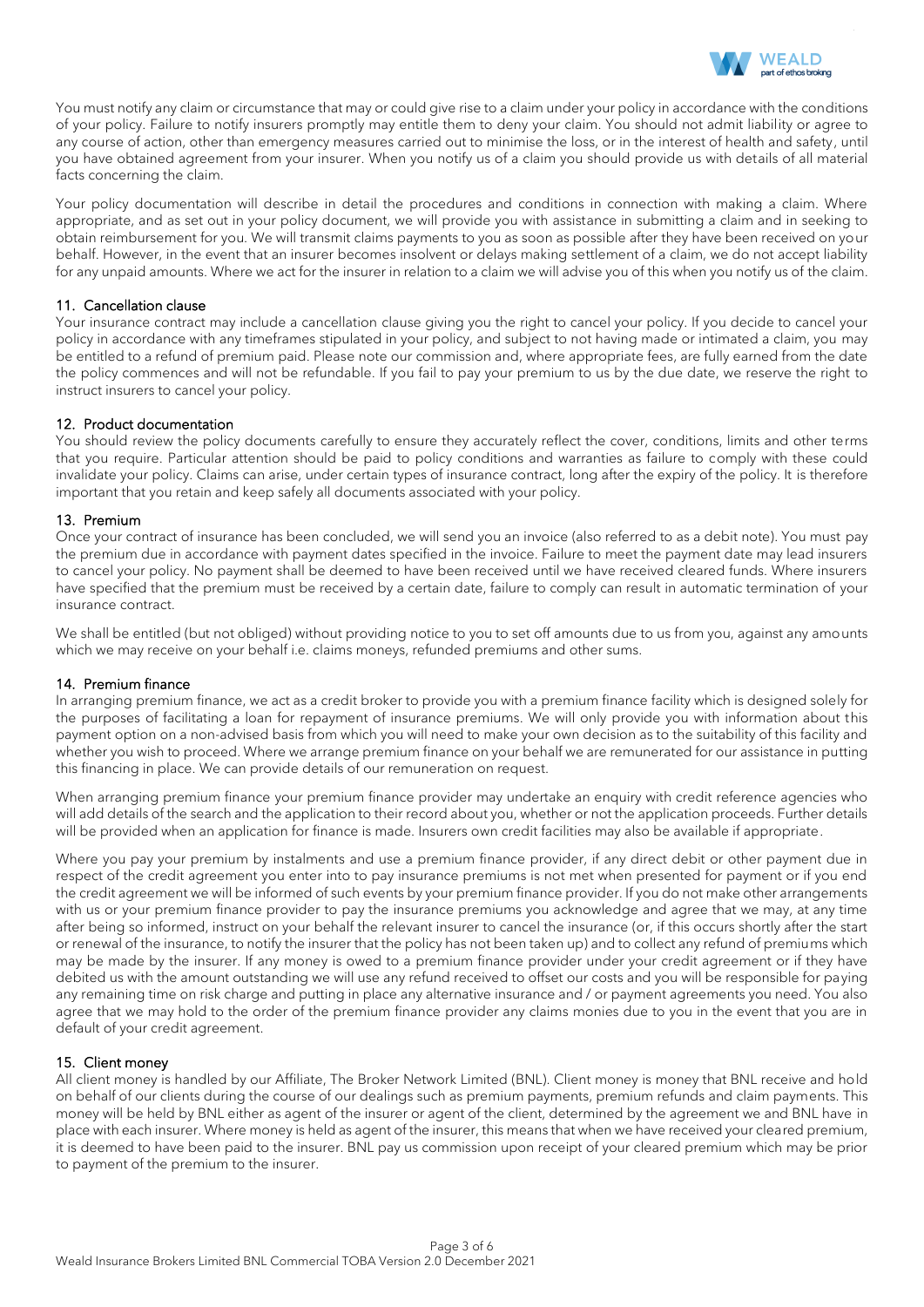

The FCA requires all client monies, including yours, to be held in a trust account, the purpose of which is to protect you in the event of our financial failure since, in such circumstances; our general creditors would not be able to make claims on client money as it will not form part of our assets. BNL hold all client monies with one or more approved banks, as defined by the FCA, in a Non-Statutory Trust bank account in accordance with the FCA client money rules. Under these arrangements, BNL assume responsibility for such monies and are permitted to, and may:

- Use such monies received on behalf of one customer to pay another customer's premium, before the premium is received from that other customer.
- For the purpose of effecting a transaction on your behalf, pass your money to another intermediary, including those resident outside the UK who would therefore be subject to different legal and regulatory regimes. In the event of a failure of the intermediary, this money may be treated in a different manner from that which would apply if the money were held by an intermediary in the UK. Please inform us if you do not agree to this.
- Retain for their own use, any interest earned on client money.

Unless we receive your written instruction to the contrary, BNL shall treat receipt of payment from you and of any claim payment and/or refund of premium which fall due to you, as being with your informed consent to the payment of those moneys into a BNL Non Statutory Trust bank account.

Without affecting our fiduciary duty to you BNL are entitled to transfer client monies to an identical bank account held in the name of any Affiliate for so long as such company remains an Affiliate.

## 16. Insurer security

Whilst we make every effort to place your insurances with insurers that are financially sound we do not guarantee or otherwise warrant the solvency of any insurer we place your insurances with. If you have any concerns regarding any insurer chosen to meet your insurance requirements you should inform us as soon as possible and we will discuss them with you. A liability for the premium, whether in full or pro rata, may arise under policies where a participating insurer becomes insolvent.

## 17. Termination of this TOBA

You or we may terminate our authority to act on your behalf by providing at least 14 days' notice in writing (or such other period we agree). Termination is without prejudice to any transactions already initiated by you, which will be completed according to this TOBA unless we agree otherwise in writing. You will remain liable to pay for any transactions or adjustments effective prior to termination and we shall be entitled to retain any and all commission and/or fees payable in relation to insurance cover placed by us prior to the date of written termination of our authority to act on your behalf.

### 18. Complaints

In the event that you are unhappy with the service we have provided to you, and you wish to make a complaint, please contact us in writing at: Lena Weaire, Managing Director, Weald Insurance Brokers Limited, Knighthood House, Imberhorne Lane, East Grinstead, West Sussex, RH19 1LB or by telephone at: 01342 327111 or email at: lena.weaire@wealdinsurance.com. Should you remain dissatisfied with our handling of your complaint, or its outcome, you may be eligible to take your complaint direct to the Financial Ombudsman Service who can be contacted on 0800 023 4567 (website: [www.financial-ombudsman.org.uk\)](http://www.financial-ombudsman.org.uk/).

# 19. Compensation

We are covered by the Financial Services Compensation Scheme ("FSCS"), which deals with claims against FCA regulated firms that are insolvent or are no longer trading. You may be entitled, therefore, to compensation from the FSCS if we are unable to pay a valid claim made against us. This depends on the type of service we have provided you with, the type of insurance we have placed on your behalf and the circumstances of the claim. Full details and further information on the scheme are available from the FSCS (website: [www.fscs.org.uk\)](http://www.fscs.org.uk/).

#### 20. Confidentiality

Information provided by you may be held, processed, disclosed and used by ourselves, our professional advisers and any associated companies in servicing our relationship with you. Unless you notify us otherwise, you agree to the storage, use and disclosure of such information. All the activities that we undertake on your behalf, as described in this agreement, are provided for your exclusive use. All recommendations, proposals, reports and other information supplied to you in connection with these services are for your sole use and you agree not to make this information available to any third party without our express written permission. We reserve the right to take action to protect proprietary information.

#### 21. General Data Protection Regulations

We will process your data responsibly, fairly and in strict accordance with the General Data Protection Regulations (GDPR) effective May 2018. These regulations replace the Data Protection Act 1998 ("DPA") and require wider disclosure of compliance than the previous DPA, including (but not limited to):

- Our lawful purpose of processing;
- The information we collect, and how we use and share that information;
- How long we keep information, including the purposes (e.g. administer your policy);
- The technical and organisational measures we have in place to safeguard your information;
- Your rights as an individual data subject; and
- Our approach to marketing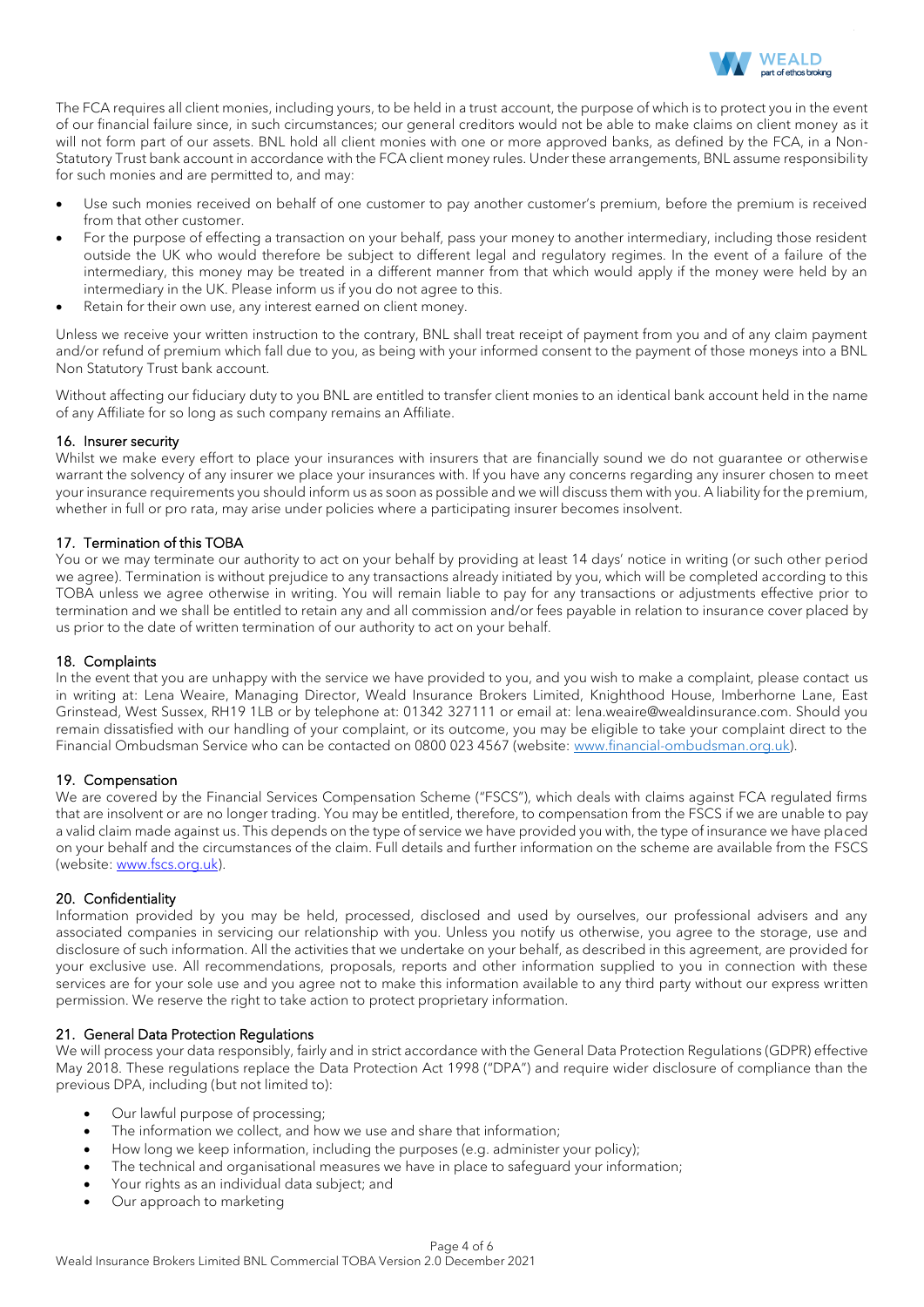

As with many organisations, and to ensure clients can easily access details on the areas listed above, we have developed a separate Privacy Notice. This can be found on our website at<https://www.wealdinsurance.com/privacy-policy/> alternatively you can obtain a copy by writing to us.

It is vitally important to take time to read this document carefully as it contains full details of the basis on which we will process your personal data, such as collecting, using, sharing, transferring and storing your information.

It is also your obligation to ensure you show this notice to all parties related to any insurance arrangement. If you have given us information about someone else, you are deemed to have their permission to do so.

If you have any questions, including requiring a copy of the Privacy Notice, or any further information about our approach to the GDPR you can e-mail lena.weaire@wealdinsurance.com or write to Lena Weaire, Managing Director, Weald Insurance Brokers Limited, Knighthood House, Imberhorne Lane, East Grinstead, West Sussex, RH19 1LB.

# 22. Bribery and corruption

We have no tolerance for bribery and corruption and this policy extends throughout the Company for all of its dealings and transactions in all countries in which we operate. Our financial crime policy is updated in line with the changes in law, changes in our business and our reputational demands. All employees are required to comply with this policy.

Both parties agree to comply fully with the requirements of the Bribery Act 2010, and will not engage in any of the following activity:

- promising or giving of an advantage, financial or otherwise, to another person to bring about an improper performance or to reward such improper performance
- requesting, agreeing to receive or accepting of an advantage, financial or otherwise to act improperly
- bribe a foreign public official to do or reward them for doing, something improper

# 23. Money laundering

In order to comply with our obligations under the money laundering legislation and regulations in relation to the Proceeds of Crime Act, you agree to provide us with any such evidence and information about your identity and that of any associates as we may reasonably require.

## 24. Sanctions

Both parties shall pay due regard to, and co-operate in respect of the observance of, any applicable international economic, financial or trade sanctions legislation.

# 25. Third party rights

Unless otherwise agreed between us in writing, no term of this TOBA is enforceable under the Contracts (Rights of Third Parties) Act 1999.

# 26. Liability for directors, officers or employees

You acknowledge and agree not to make any claim personally against any employee, director or officer arising out of the work and services provided under this TOBA. This clause does not in any way limit or affect our liability to you as set out below.

# 27. Limitation of liability

In the event of any breach of these terms and or in the event of any representation, statement or act or omission including negligence arising under or in connection with all contracts between us then the following provisions set out our entire financial liability (including any liability for the acts or omissions of our employees, agents and sub-contractors) to you. Our total liability in relation to that claim shall be limited to £10,000,000 (ten million pounds). Should you feel this is not sufficient for you or your business please contact us to discuss a higher limit of indemnity; if agreed, this will be set down in writing and form part of this TOBA. Nothing in these terms excludes or limits our liability for death or personal injury caused by the Company's negligence, or for the Company's fraud, fraudulent misrepresentation or breach of any regulatory obligation.

We shall not be liable to you for any indirect or consequential loss or damage; these may be losses that are not reasonably foreseeable (whether for loss of profit, loss of business, depletion of goodwill or otherwise), costs, expenses or other claims for consequential compensation whatsoever (howsoever caused) which arise out of or in connection with the services we provide to you.

# 28. Law and jurisdiction

This TOBA shall be governed by and construed in accordance with English law. In relation to any legal action or proceedings arising out of or in connection with this TOBA we both irrevocably submit to the non-exclusive jurisdiction of the English courts.

# 29. Variation and assignment

No variation of this agreement shall be valid or effective unless it is in writing. We may amend this TOBA by sending you either a notice of amendment in writing or a revised TOBA. We are entitled to assign this TOBA to any other Affiliate for so long as such company remains an Affiliate.

#### 30. Entire agreement

This TOBA constitutes the entire agreement and supersedes all previous agreements, understandings and arrangements whether in writing or oral in respect of its subject matter.